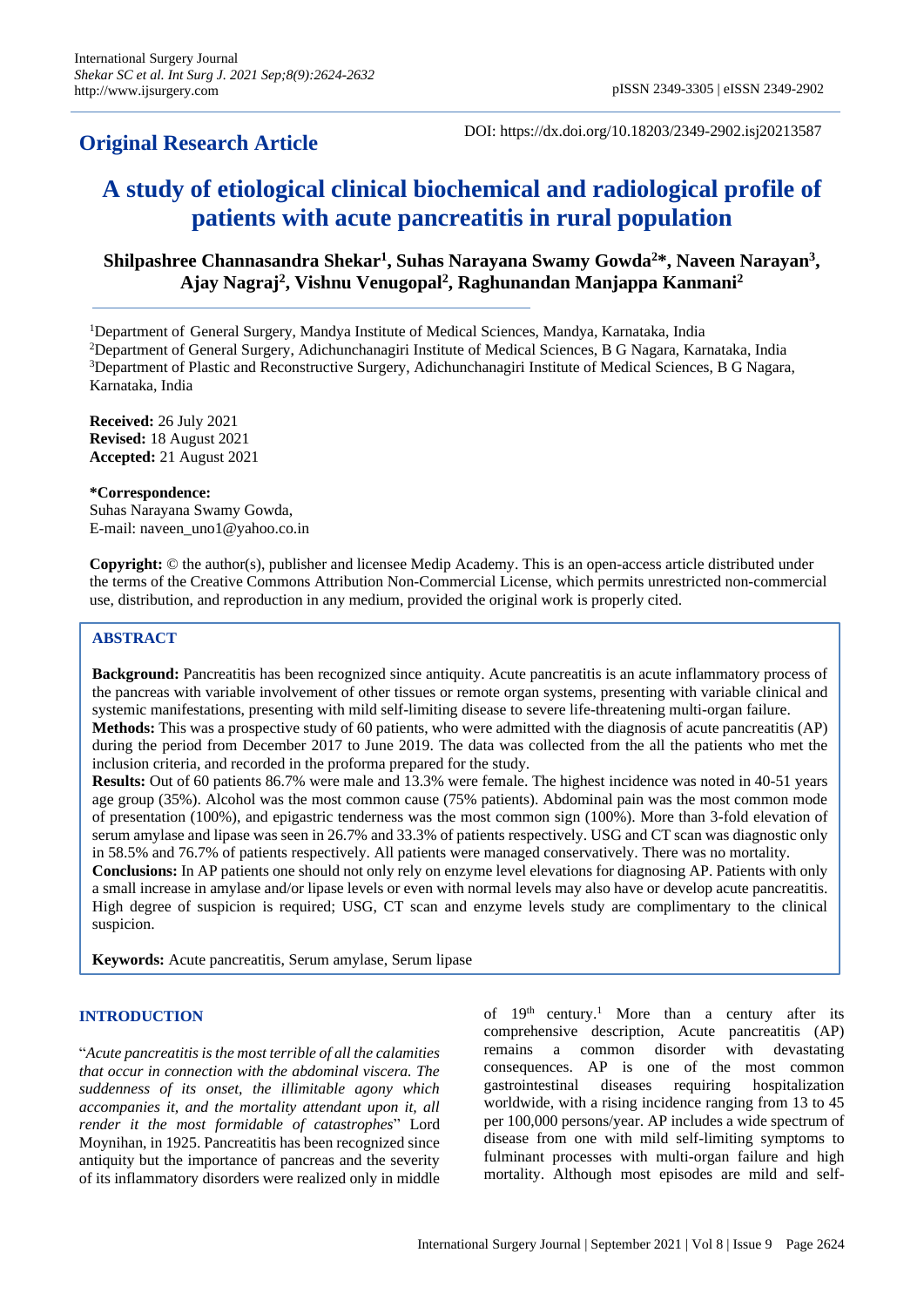limiting, up to a fifth of patients develop a severe attack that can be fatal. The presentation of wide spectrum of symptoms gives the clinician a heartbreaking exercise to bring back the patient from the clutches of the disease process. The incidence of AP has been increased recently (5-11 cases per 100,000), representing the 3rd cause of admission in gastroenterology Units in the United States and the 5th cause of death due to non-malignant diseases.<sup>2</sup>

The hospital admission rate for AP is 9.8 per year per 100,000 population in the UK, although worldwide, the annual incidence may range from 5 to 50 per 100,000.<sup>3</sup> AP can either resolve quickly, or cause a systematic inflammatory response leading to a multi-organ failure and death $4$ 

Mortality rate estimated is 5%, which may be as high as 30% in the most severe cases. The course and severity of AP can fluctuate rapidly and unpredictably. Alcohol abuse and biliary tract diseases are etiological in most of the cases.<sup>5</sup>Alcoholism ranks first as the etiological factor.

The diagnosis is made by clinical examination which is supported by laboratory investigations and imaging studies.<sup>6</sup> AP should be suspected in a patient with history of biliary tract disease or alcoholics presenting with pain abdomen in the epigastrium radiating to the back, vomiting, and distension of the abdomen.

Serum amylase and lipase have been used as biochemical markers to diagnose AP.<sup>7</sup> The current UK guidelines for the management of AP has emphasized the greater accuracy of serum lipase compared to amylase.<sup>8</sup>

Imaging studies such as ultrasonography and computed tomography (CT) supports the diagnosis in most of the cases. USG has become routine investigation for diagnosis of AP as it is non-invasive and cost-effective and is useful as baseline for sequential examination of pancreas. CT scan plays an important role in the prognostic information and identifying complications.

The treatment of AP is largely supportive. Use of antibiotics, analgesics, IV fluids and drugs, which reduce the pancreatic secretion.

In 2009, the Healthcare Cost and Utilization Project National inpatient sample identified 274,119 individuals discharged from the hospital with AP, representing a 30% increase from 2000 and necessitating a median length of stay of 4 days. AP contributed to, and/or was responsible for, 8653 deaths in 2009, representing an underlying cause of death rate of 1 per 100,000 and ranking it as the 14th leading cause of gastrointestinal death with a cost of 2.6 billion dollars in inpatient expenses.<sup>9</sup> Hence AP is an economic burden to patients and the health care system. A clinical description of AP was first presented in 1652 by the Dutch anatomist Nicholas Tulp, and nearly 350 years have passed, there continue to be many unanswered questions. Despite more than 100 years of experience and thousands of experimental and clinical studies, the management of AP still remains challenging and mortality rates remains 5%. In spite of technical advances in medical and surgical fields, AP remains a major cause of morbidity and mortality.<sup>10</sup>

The objective of this study was to determine the pattern and aetiology of AP in the rural population and to study the role of serum amylase, lipase and imaging studies in the diagnosis of AP.

## **METHODS**

This prospective descriptive study was conducted at Sri Adichunchanagiri Hospital and Research Centre, B G Nagara, to study the pattern and aetiology of AP in the rural population and to determine the role of serum amylase, lipase and imaging studies in the diagnosis of AP.

## *Sampling method*

At our centre all consecutive patients who fulfilled inclusion criteria were included in the study. We considered the aetiology to calculate the sample size. Among different aetiology in our context idiopathic pancreatitis was lowest with prevalence of 11.7%. Considering the prevalence at 80% power and 5% confidence level the estimated sample size was 70. The study group of 60 patients included those who were admitted with AP at our hospital, during the period from December 2017 to June 2019 over duration of 18 months. In our study 85% of the determined sample size was met in the stipulated study duration of 18 months.

The data were collected after taking informed written consent from the all the patients who met the inclusion criteria, and the study was designed to study the etiological, clinical, biochemical and radiological profile in patients of AP. Patients included were those with history suspicious of pancreatitis such as pain abdomen mainly in the epigastrium and/ umbilical region radiating to the back and on evaluation were diagnosed with AP.

All patients diagnosed of AP and acute on chronic pancreatitis between the age of 16 to 70 years, giving valid information and written consents, were included in the study. Those patients below 16 years of age and those above 70 years, those with traumatic pancreatitis, patients with severe pre-existing co-morbidities. immunocompromised patients, those associated with malignancies and patients not willing to participate in the study were excluded.

## *Statistical analysis*

Descriptive statistics expressed in terms of means, proportions was carried out.

Institutional ethical committee clearance was obtained for the study.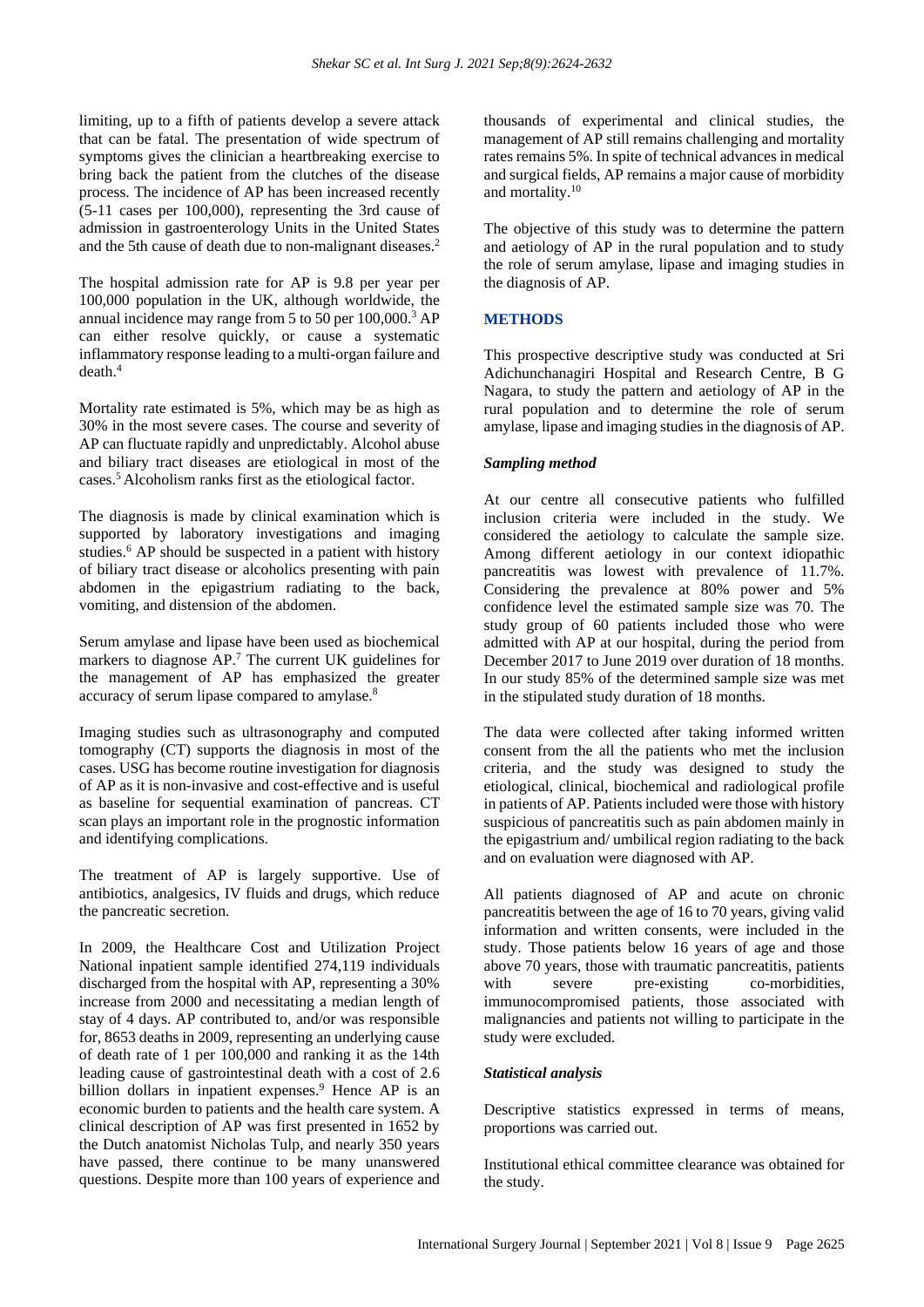#### **RESULTS**

The following observations were made from the study and results were analysed. The clinical data pertaining to the cases in respect of detailed history, symptomatology, signs, investigations and radiological assessment were performed and recorded in the tables respectively.

In our study, the youngest patient was 25 years old and the eldest being 65 years. The highest incidence was noted in the age group of 41-50 years accounting for 35% of the patients, followed by 25% in the age group of 31-40 years, 18.3% in age group of 51-60 years, 13.3% in age group of 21-30 years and least of 8.4% in 61-70 years age group. The mean age of presentation was  $44\pm10$  years.

In our study, male preponderance was seen with 86.7% (52 cases) of total patients and 31.6% (8 cases) were females, with male to female ratio of 6.5:1.

The duration of hospital stay in majority of cases (78.3%) was <5 days, followed by 5-10 days in 16.7% cases and 11-15 days in 5% of cases in study group.

Most of the study subjects were laborers accounting for 41.6% of total cases followed by farmers accounting to 31.7% cases and least among the businessmen and housewives accounting for 13.3% and 10% respectively. In our study, alcohol abuse was the main etiological factor in 45 cases and all were males accounting for 75% of cases, among 8 cases of biliary disease 7 were seen in females and 1 was male accounting for 13.3% of all cases and among 8 cases (7 in males, and one in female) cause was unknown accounting for 11.7% of patients.

In our study all the patients presented with pain abdomen (100%), 48 cases (80%) presented with radiation of pain to back, 33 cases (55%) with vomiting, fever was present in 10 cases (16.7%) and 3 cases (5%) with jaundice out of which 2 cases of jaundice in males were due to alcoholic pancreatitis, one in female due to biliary pancreatitis.

On physical examination, in our study, all the patient had upper abdominal tenderness (100%), followed by abdominal distension seen in 4 cases (6.7%), epigastric mass in 4 cases (6.7%) and icterus in 3 cases (5%). The number of patients with the diagnosis of AP and normal enzyme levels was 25 (41.7%) in amylase group and 18 (30%) in lipase group. Amylase and lipase levels in 10 (16.7%) and 12 (20%) patients respectively were between upper limit and 2-fold elevation. Amylase levels in 9 (15%) patients and lipase levels in 10(16.7%) patients were between >2-fold elevation <3-fold elevation levels. The number of patients with more than 3-fold elevation of amylase levels was seen 16 patients (26.7%) lipase levels in 20 patients (33.3%) and among these in 2 patients' amylase and lipase levels were >1000 IU/l (Table 1).

In our study plain X-ray abdomen was normal in 58 cases (86.7%) and multiple air fluid level was seen in only 2 cases (13.3%). In our study in 25 (41.7%) cases pancreas was sonographically normal. In 30 cases (50%) revealed bulky pancreas, peripancreatic fluid collection was seen in 5 cases (8.3%), pseudocyst was seen in 4 cases (6.7%) cholelithiasis were identified in 7 (11.7%) patients, choledocholithiasis in 1 patient (1.7%), ascites were detected in 4 patients (6.7%) and pleural effusion was seen in 2 cases (3.3%).

In our study in 14 cases (23.3%) CT scan were normal, 46 cases (76.7%) showed pancreatic enlargement, pancreatic pseudocyst was identified in 4 cases (6.7%), GB stones was present 7 cases (11.7%), CBD stone was identified in one case (1.67%), ascites was seen in 4 cases (6.7%) and pleural effusion was identified in 2 cases (3.3%). Of the 60 patients included in this study, 53 cases (88.3%) were mild pancreatitis and 7 cases (11.7%) were moderate pancreatitis as per Ranson's score, no cases of severe pancreatitis cases were present.

In our study, all patients required fluid resuscitation (100%), All patients required injectable non opoid analgesics (100%). 10 patients (16.7%) had been started on antibiotics. Nearly 50 patients (83.3%) required anti emetics. In our study, 7 patients diagnosed to have gall stone induced pancreatitis underwent laparoscopic cholecystectomy (10.5%) and one patient with CBD stone underwent ERCP and sphincterotomy. In our study 4 cases (6.7%) developed pancreatic pseudocyst and ascites and 2 cases (3.3%) had pleural effusion. All cases were managed conservatively. There was no mortality in our study (Table 2).

#### **Table 1: Serum enzymes.**

| <b>Limits of enzyme level</b>                                                       | <b>Total no patients with</b><br>amylase levels | $\frac{0}{0}$ | <b>Total no of</b><br>patients with lipase<br><b>levels</b> | $\frac{0}{0}$ |
|-------------------------------------------------------------------------------------|-------------------------------------------------|---------------|-------------------------------------------------------------|---------------|
| Within-normal-limits<br>amylase (0-86); lipase (0-64)                               | 25                                              | 41.7          | 18                                                          | 30            |
| Between upper limit and 2 fold-elevation amylase<br>$(87-172)$ ; lipase $(65-128)$  | 10                                              | 16.7          | 12                                                          | 20            |
| $>2$ fold-elevation and $<$ 3 fold-elevation<br>Amylase (173-258); lipase (129-192) | 9                                               | 15            | 10                                                          | 16.7          |
| $>3$ fold-elevation<br>amylase $>258$ ; lipase $>192$                               | 16                                              | 26.7          | 20                                                          | 33.3          |

Continued.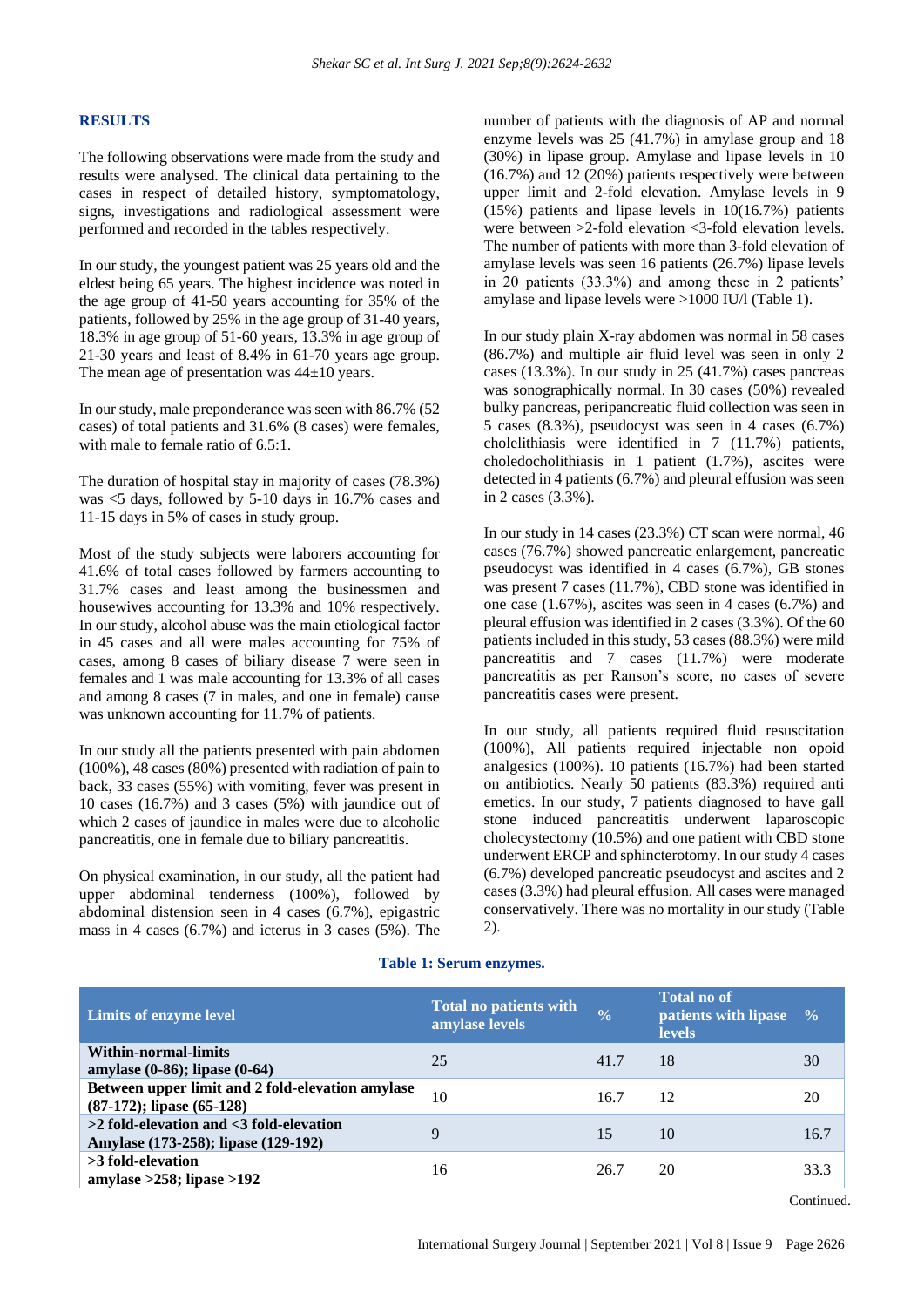| Limits of enzyme level | Total no patients with<br>amylase levels | $\frac{0}{2}$ | <b>Total no of</b><br><b>patients with lipase</b><br><b>levels</b> | $\frac{0}{0}$ |
|------------------------|------------------------------------------|---------------|--------------------------------------------------------------------|---------------|
| <b>Total</b>           | 60                                       | 100           | 60                                                                 | 100           |
|                        |                                          |               |                                                                    |               |

**Table 2: Complications.**

| <b>Complications</b>      | <b>Frequency</b> | V. |
|---------------------------|------------------|----|
| Pseudocyst                |                  |    |
| <b>Pleural effusion</b>   |                  |    |
| <b>Pancreatic ascites</b> |                  |    |
|                           |                  |    |

#### **DISCUSSION**

AP is a common emergency, accounting for 3% of all patients admitted with acute pain abdomen. AP is a disease that varies in severity ranging from a mild and self-limiting illness to a very severe and rapidly progressive condition leading to multiple organ failure and eventually to death. An early diagnosis and identification of those who are at risk of development of severe disease and rapid institution of therapy might reduce the morbidity and mortality. If the etiological factors are known and can be eliminated, further attacks can be prevented. Frequent occurrence of serious complications has brought into fore the issues regarding management. While diagnosing a case of AP, a through history, a complete physical examination and biochemical tests are necessary. Imaging confirmation may be required.

This was a prospective descriptive study on 60 cases of AP admitted during the study period who have met the inclusion criteria in Adichunchanagiri hospital and research college attached to Adichunchanagiri institute of medical sciences were subjected to study.

In this study, analysis of clinical presentation of AP was done. Relevant investigations were carried out and patients appropriately managed depending upon the aetiology and severity of AP. Studies on epidemiology of AP differ considerably in the incidence of AP, secondary to inadequate reporting, difficulty in making in the diagnosis, difference in patient populations, prevalence of alcohol intake, and tertiary care referral bias. In fact, because patients with mild pancreatitis may never be diagnosed, the true incidence of AP may be higher than that suggested in the literature.

#### *Age distribution*

Our study revealed incidence of AP is maximum in the age group of 41-50 years of 21 cases (35%), followed by 15 cases (25%) in the age of 31-40 years. Minimum age of the study group was 25 years and eldest was 65 years with mean age of distribution was 44±10 years (Table 3).

#### *Sex distribution*

There was a male predominance in our study with males accounting for 86.7% of patients and females accounting for 13.3% with male: female ratio of 6.5:1. The other studies also had a higher percentage of males. This again could be attributed to alcohol abuse which was the main etiologic agent (Table 4).

Variations in age and sex distribution among geographic regions likely arise from differences in aetiology. Alcoholrelated pancreatitis is more common in men, though sex differences disappear with similar levels of alcohol consumption. The higher ratio of M:F in our study was due to more prevalence of alcohol abuse in the men of rural folk and which was not seen in the women, as patients attending our institution are mainly from rural areas in and around our institution (Table 5).

#### *Occupation distribution*

This study shows that pancreatitis is most common in laborers accounting for 41.6% and least common in businessmen and housewives accounting for 13.3% and 10% respectively.

Our study is comparable with other studies in terms of occupational distribution. Bhimwal et al in his study demonstrated a higher incidence of alcohol-related diseases such as pancreatitis and cirrhosis in unskilled workers such as laborers and least incidence among professionals such as executive and businessmen.

#### *Etiology*

#### *Alcoholic pancreatitis*

Excess alcohol intake is the most common aetiology of AP in males. Several studies suggest that it may be the most common aetiology of AP worldwide.<sup>20</sup>

This study demonstrates that alcohol (75% of the total patients) was the most common cause of pancreatitis followed by gallstones (13.3%), whereas, remaining 11.7% patients were idiopathic i.e. there were no demonstrable cause identified. Most of the study subjects were from rural setup where more people are undereducated, hence people are prone to addictions leading to excessive alcohol consumption.

In our study 45 cases (75%) of alcoholic pancreatitis was seen in males and none of the of in the females. Among 7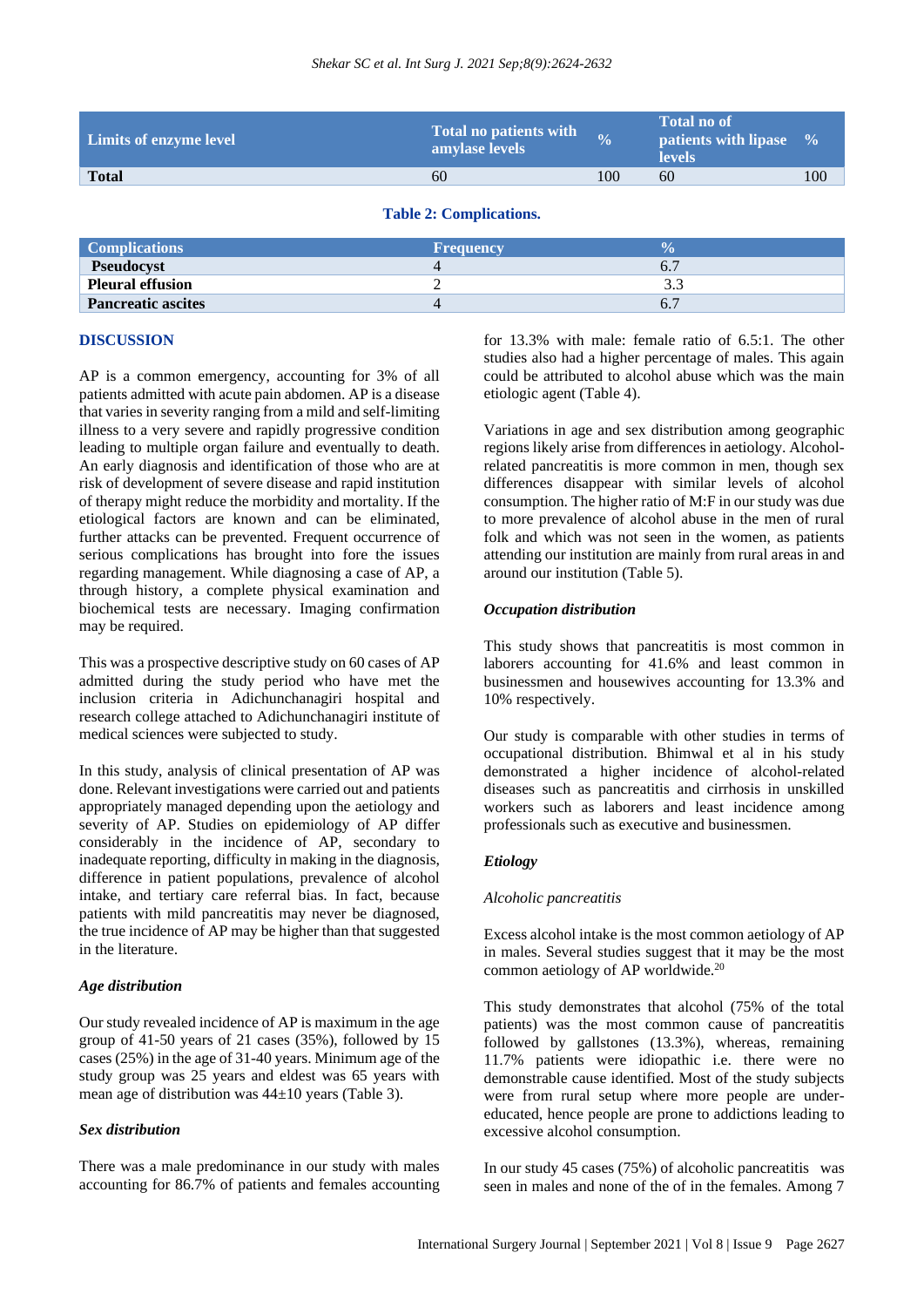cases of GB stones (11.7%), 6 were seen in females and one was male and one case of CBD stone was present in female and among 7 cases of idiopathic pancreatitis (11.7%), 6 were males and one female. Above correlation has proved the higher incidence of alcoholism as the major etiological factor in Indian males possibly was due to higher consumption of alcohol by the male community and more common occurrence of gall bladder disease in females in India was probably due to faulty dietary habits, and in none of the females, alcoholism was etiological factors, since very few females consume alcohol in India.

Studies conducted by Thomson SR et al and Imrie CW et al have reported that alcoholic AP was more prevalent in men and younger patients.17,21 Our study was comparable to the following studies where alcohol abuse is the most common cause (Table 6).

#### *Acute biliary pancreatitis*

Gall stones account for between 30 and 50% of  $AP$ .<sup>1,16</sup> Gallstone pancreatitis is most common in women between 50-70 years of age.

In this study 7 cases out of 60 cases (11.6%) had gall stones as a cause of AP, among which 6 were females and one was male and one case in female was due to CBD stone.

Present study is contrary to the following studies by Imrie CW et al, Jacob ML et al and Kashid A et al where biliary disease was the most common cause, but it is comparable to previous studies by Choudhuri et al, Kumar et al, Nagesh et al, Kurrey et al and Sand J et al where biliary disease was the 2nd most common cause of AP (Table 7).12,13,21,22,24,25,27

#### *Clinical presentations*

In the present study all the 60 cases (100%) had pain abdomen, 48 cases (80%) of them had radiation of pain to the back. Vomiting was seen in 33 cases (55%), fever in 10 cases (16.7%) while jaundice was present in 3 cases (5%). Our study was comparable with the following studies (Table 8).

#### *Physical examination*

The usual findings on a physical examination are abdominal distension, tenderness, guarding and absent bowel sounds. Fever associated with AP is generally low grade. High grade temperature may indicate the development of infected pancreatic necrosis and associated fluid collection or cholangitis particularly if icterus is present. In our study all the 60 cases (100%) had with tenderness in the epigastrium, abdominal distension was seen in 4 cases (6.7%) while epigastric mass was present in 4 cases (6.7%). Icterus was present in 3 cases (5%) (Table 9). Our study was comparable to the following study regarding signs of AP mentioned in Table 9.

#### *Serum amylase and lipase*

In our study number of patients with the diagnosis of AP with normal serum amylase and lipase levels were seen 25 cases (41.7%) and 18 cases (30%) respectively. Amylase levels in 10 patients (16.7%) and lipase levels in 12 patients (20%) was between upper limit and 2-fold elevation. More than 2-fold elevation and <3-fold elevation in serum amylase was seen in 9 (15%) patients and serum lipase in 10 (16.7%) patients and more than 3 fold elevation in serum amylase was present in 16 patients (26.7%) and lipase in 20 (33.3%).

In this present study- (a) in majority of the cases there was no marked elevation seen in serum amylase and lipase levels. >3-fold elevation in serum amylase and lipase was seen 26.7% and 33.3% of cases respectively and in remaining cases <3-fold elevation was seen. Serum amylase in 41.7% of cases and serum lipase levels in 18% of cases were within normal limits; (b) serum amylase and lipase levels was helpful in making a diagnosis of AP only in 26.7% and 33.3% of cases respectively whereas serum amylase levels in 73.4% of cases and lipase in 66.7% of cases were not useful in diagnosis of AP; (c) serum amylase and lipase levels in two cases were >1000 IU/l, and were not a case of severe pancreatitis, hence serum amylase and lipase estimation has not correlated with the severity of the disease in our study. Traditionally, serum enzyme levels 3 times above the normal are considered to be diagnostic of AP.

Abruzzo et al found hypoamylasemia in patients with AP and severe destruction of the pancreas.<sup>32</sup> Adams et al found an inverse relation between amylase and severe morphological changes.<sup>33</sup> Our study clearly demonstrated that patients with even normal enzyme levels and/or with only mild elevations may have AP which was further confirmed by USG and CT scan. Clinical symptoms and imaging findings are not correlating with enzymatic levels, this may be due to delay in the presentation to the hospital.

Serum bilirubin was found to be within normal limits in 95% (57 cases), whereas it was raised in 5% (3 cases). Out of these 2 patients had AP due to alcoholism and in one patient due to gallbladder calculi. CRP was positive in 7 cases (11.6%) which were all moderate pancreatitis and was negative in 53 patients (88.3%) of mild pancreatitis.

#### *Ultrasonography*

In this study USG was normal in 25 cases (41.7%), 30 cases (50%) were reported of having bulky pancreas, peripancreatic collection was noted in 5 cases (8.3%) while pseudocyst and ascites were identified in 4 cases (6.7%), pleural effusion were seen in 2 cases (3.3%), GB stones were identified in 7 cases (11.7%) and CBD stone in one case (1.7%). Sensitivity of the ultrasonography is only 68%. Thus, a negative ultrasound does not rule out AP.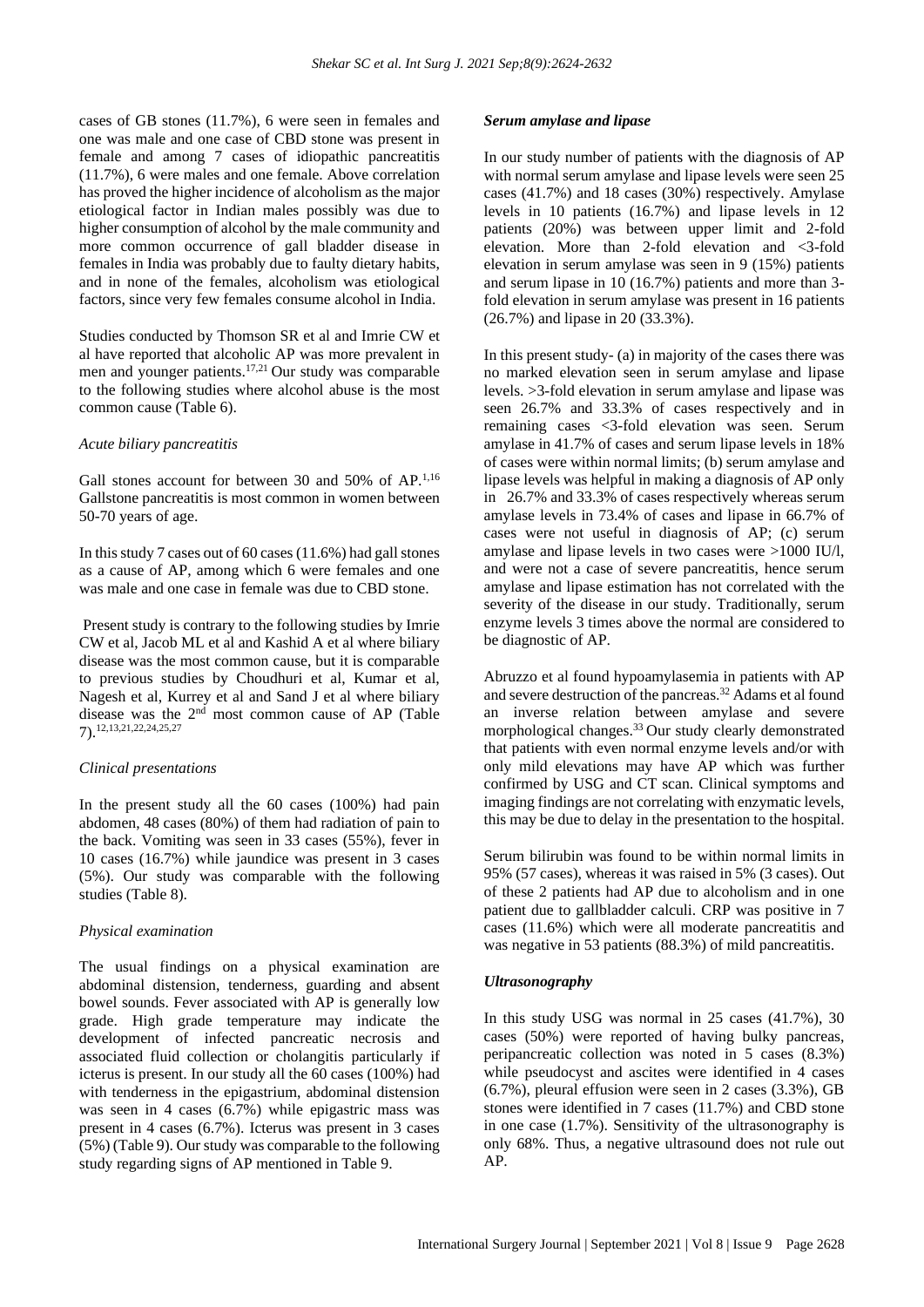#### *CECT abdomen*

CT scan reveals all the features of AP and also complications such as necrotizing pancreatitis. Its greatest advantage is its utility when retroperitoneum cannot be visualized on USG due to bowel gas. In our study in 46 cases (76.7%) had pancreatic enlargement, Pseudocyst and ascites were identified in 4 cases (6.7%), pleural effusion was reported in 2 cases (3.3%) GB stone was present in 7 cases (11.7%), CBD stone in one case (1.67%). CT scan was normal in 14 cases (23.3%).

#### *Stratification according to Ranson's score*

Early assessment and prediction of severity are of outstanding importance to avoid complications of pancreatitis and to decrease morbidity and mortality due to pancreatitis. Ranson's scoring system is a first initial scoring system for the stratification of patients with pancreatitis. Present study showed that 88.3% of the total patients had mild pancreatitis, 11.7% of total patients had moderate pancreatitis, no cases of severe pancreatitis with no mortality in our study. Nagesh in his study of 49 patients at Bengaluru, demonstrated 77.4% had mild pancreatitis, whereas 22.6% patients had severe pancreatitis.<sup>23</sup>

#### *Management modalities*

Intravenous antibiotics should be initiated in patients with documented infected pancreatic necrosis .in these cases, the choice of antibiotic is the best guided by the identification and sensitivity testing of the offending microorganism. The treatment of choice for infected necrosis is surgical debridement. This approach is based on clinical experience that infected necrosis is usually fatal without debridement, delay in surgery increases mortality, and at least half of the deaths in necrotizing pancreatitis are as a result of pancreatic infection. To date, no

prospective randomized trial has been conducted that compares surgery with medical therapy and such a study will likely never be done. The anecdotal experience with radiological and endoscopic drainage is growing.

In this study the main line of treatment was conservative in all cases (100%), as maximum cases were mild pancreatitis. Only 8 Cases (13.3%) required surgical interventions subsequently. Our study is comparable with a study conducted by Rehaman et al in his study of 38 patients, demonstrated that 89.5% patients were managed with a conservative line of management while  $10.5\%$ patients required surgical interventions subsequently.<sup>34</sup> Out of 8 cases which required surgical interventions, 7 cases had GB stones all of them underwent laparoscopic cholecystectomy in the subsequent admissions and one patient with CBD stone was referred to gastroenterologist for ERCP and Sphincterotomy.

#### *Complications*

In our study, 4 cases (6.7%) developed pseudocyst and ascites and 2 cases (3.3%) had pleural effusion. All of them were managed conservatively. Pancreatic pseudocyst patients were followed up with serial USG and cyst regressed in size and hence managed conservatively (Table 10).

In our study maximum cases were mild pancreatitis with duration of hospital stay of 5-10 days. All the cases were followed up for a period of 3 months and were all asymptomatic with no mortality. Alcoholic pancreatitis patients were counselled to stop consuming alcohol and de addiction was attempted with the help of psychiatrist in few cases. There was no subsequent admission for recurrence during the follow up period of 3 months. Relatively small study group and study included only the rural population mainly, are the limitations of this study.

#### **Table 3: Comparison of mean age distribution in different studies.**

| Mean age<br>in years | <b>Buchler et</b> | Choudhuri et al <sup>12</sup> Kashid et al <sup>13</sup> Pupelis et al <sup>14</sup> $\frac{\text{Entee et}}{1^{15}}$ |  |      | Corfield et al $^{16}$ |
|----------------------|-------------------|-----------------------------------------------------------------------------------------------------------------------|--|------|------------------------|
|                      | 55.1              | 44.89                                                                                                                 |  | 42.4 | 60                     |

|  |  |  |  |  |  |  | Table 4: Comparison of sex distribution in different studies. |  |  |  |
|--|--|--|--|--|--|--|---------------------------------------------------------------|--|--|--|
|--|--|--|--|--|--|--|---------------------------------------------------------------|--|--|--|

| <b>Sex</b>     | Buchler et al <sup>11</sup> | Choudhuri et<br>$\Omega$ <sup>12</sup> | Kashid et al <sup>13</sup> | 'Pupelis et,<br>$\sim$ 114 | <b>Present</b><br>studv |
|----------------|-----------------------------|----------------------------------------|----------------------------|----------------------------|-------------------------|
| Male $(\% )$   |                             | 66.6                                   | 70.91                      | 73.7                       | 86.7                    |
| Female $(\% )$ | 39                          |                                        | 29.09                      |                            | 122                     |

#### **Table 5: Comparison of male: female ratio distribution in different studies.**

| Male: female<br>ratio | Thomson et al <sup>17</sup> | Gillespie et al <sup>18</sup> | <b>Bhimwal et al<sup>19</sup></b> | <b>Present</b><br>study |
|-----------------------|-----------------------------|-------------------------------|-----------------------------------|-------------------------|
|                       | 1.05:1.                     | 2:1.                          | 1.7:1                             | 6.5:1                   |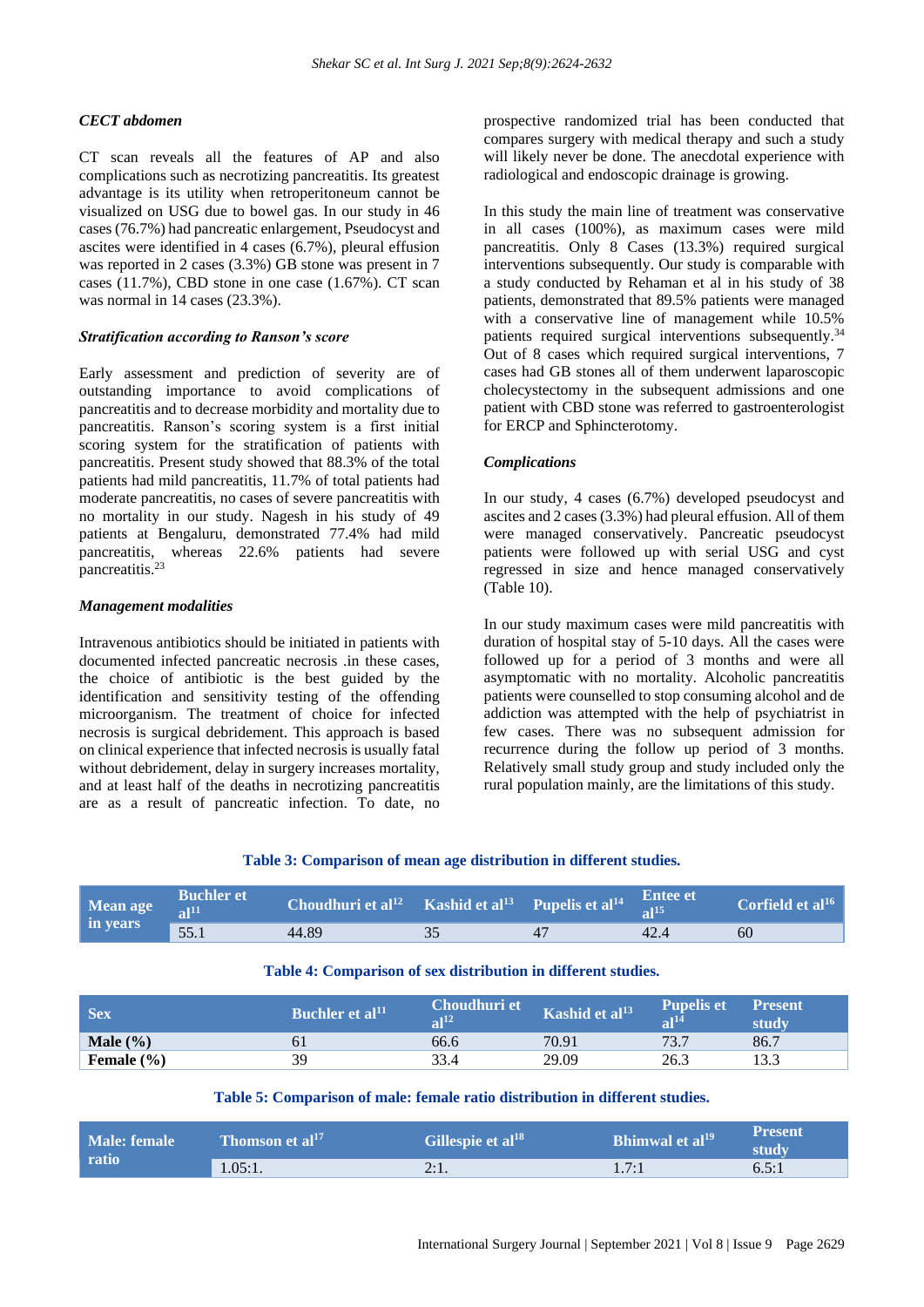| <b>Etiology</b>              | Choudhuri et al <sup>12</sup> Kumar et al <sup>22</sup> Nagesh et al <sup>23</sup> Kurrey et al <sup>24</sup> Sand et al <sup>25</sup> |    |      |    |    | <b>Present</b><br>study |
|------------------------------|----------------------------------------------------------------------------------------------------------------------------------------|----|------|----|----|-------------------------|
| <b>Alcohol</b> $(\% )$ 45.83 |                                                                                                                                        | 80 | 81.1 | 58 | 70 | 75                      |
| Biliary $(\% )$              | 26.04                                                                                                                                  | 16 | 15.1 | 28 | 20 | 13.3                    |
| Idiopathic $(\% )$           | 19.37                                                                                                                                  |    | 3.77 |    |    |                         |

#### **Table 6: Comparison of etiological distribution in different studies.**

#### **Table 7: Comparison of etiological distribution in different studies.**

| <b>Etiology</b>              | <b>Blarney et al</b> <sup>27</sup> | <b>Imrie et al<sup>21</sup></b> Jacob et al <sup>26</sup> | <b>EXECUTE:</b> Buchler et al <sup>11</sup> Kashid et al <sup>13</sup> Present study |      |      |
|------------------------------|------------------------------------|-----------------------------------------------------------|--------------------------------------------------------------------------------------|------|------|
| Biliary $(\% )$              | 44                                 |                                                           | 45                                                                                   | 36.4 | 13.3 |
| Alcohol (%)                  |                                    | 26                                                        |                                                                                      | 29.1 |      |
| <b>Idiopathic</b> $(\% )$ 24 |                                    |                                                           |                                                                                      | 14.5 |      |

#### **Table 8: Comparison of symptoms in different studies.**

| <b>Symptoms</b>             | Kumar et al <sup>22</sup><br>$(\%)$ | <b>Forsmark et</b><br>$al^{28}$ (%) | Webster et<br>$al^{29}$ (%) | Albo et al $^{30}$<br>(%) | Saxona et al <sup>31</sup><br>(%) | <b>Present study</b><br>$(\%)$ |
|-----------------------------|-------------------------------------|-------------------------------------|-----------------------------|---------------------------|-----------------------------------|--------------------------------|
| Pain<br>abdomen             | 100                                 | 100                                 | 100                         | 94                        | 90                                | 100                            |
| <b>Radiation of</b><br>pain | 70                                  | 64                                  | 78                          | 72                        | 66                                | 80                             |
| <b>Vomiting</b>             | 40                                  | 52                                  | 75                          | 83                        | 48                                | 33                             |
| Fever                       | 34                                  | 28                                  | 42                          | 18                        | 86                                | 16.7                           |
| <b>Jaundice</b>             | 20                                  | 10                                  | 16                          | 14                        | 28                                |                                |

**Table 9: Comparison of signs in different studies.**

| <b>Signs</b>                | Nagesh et al <sup>23</sup> $(\% )$ | <b>Present study</b> $(\% )$ |
|-----------------------------|------------------------------------|------------------------------|
| <b>Abdominal tenderness</b> | 100                                | 100                          |
| <b>Abdominal distension</b> | 33.96                              |                              |
| <b>Epigastric mass</b>      | 3.77                               |                              |

#### **Table 10: Comparison of complications in different studies.**

| <b>Complications</b>           | Buchler et al <sup>11</sup> | Choudhuri et al. <sup>12</sup> | Kashid et al $^{13}$ | <b>Present study</b>     |
|--------------------------------|-----------------------------|--------------------------------|----------------------|--------------------------|
| Acute fluid collection $(\% )$ | $\overline{\phantom{a}}$    | 40.5                           | 34.54                |                          |
| <b>Pseudocyst</b> $(\% )$      | 2.45                        | 24.9                           |                      | 6.7                      |
| <b>Ascites</b>                 | $\overline{\phantom{a}}$    | $\overline{\phantom{0}}$       |                      | 6.7                      |
| Pleural effusion $(\% )$       | $\overline{\phantom{a}}$    | $\overline{\phantom{a}}$       | 34.54                | 3.3                      |
| Pancreatic necrosis (%)        | 42.5                        | 40.5                           | 18.18                | $\overline{\phantom{a}}$ |
| Pancreatic abscess $(\% )$     | 0.5                         | $\sim$                         | 5.45                 | $\overline{\phantom{0}}$ |

#### **CONCLUSION**

Pancreatitis is a common cause of acute abdomen in patients presenting to the surgery department. Most patients develop a mild and self-limiting course of the disease. The conclusion from this study was that in AP one should not only rely on enzyme level elevations for diagnosing AP. Patients with only a small increase in amylase and/or lipase levels or even with normal levels may also have or develop AP. Therefore, the clinician who makes the initial diagnosis of AP must evaluate the disease independently of the enzyme level elevations. High degree of suspicion is required; USG, CT, and enzyme levels

study are collectively complimentary to the clinical suspicion. The incidence of AP in rural population is increasing nowadays probably due to alcohol abuse. Severity of pancreatitis can be determined early in the disease process. The most cases of AP have a self-limiting course. Alcoholism ranks first as the etiological factor. Among the males, alcoholism is the most common etiological factor. The management of the AP is mainly conservative and surgical interventions are required for biliary pancreatitis and for complications of AP. Alcohol is the most common etiological factor, social awareness should be created among the rural folks regarding the ill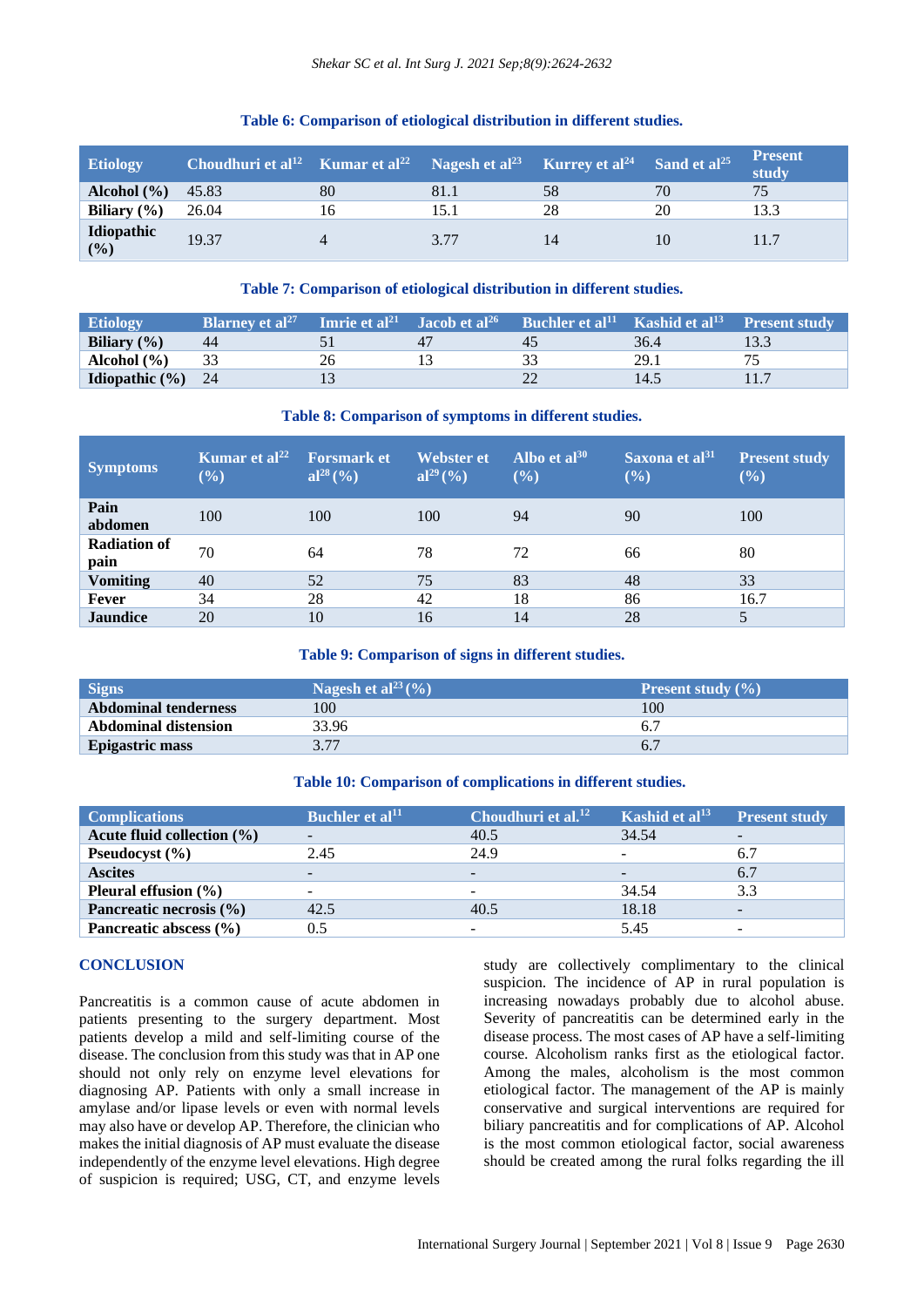effects of the alcohol abuse and they should be counselled for abstinence.

*Funding: No funding sources Conflict of interest: None declared Ethical approval: The study was approved by the Institutional Ethics Committee*

## **REFERENCES**

- 1. Fitz R. AP: a consideration of pancreatic haemorrhage, haemorrhagic, suppurative and gangrenous pancreatitis, and of disseminated fat necrosis. Boston Med Surg J. 1889;181.
- 2. Opie E. The aetiology of acute haemorrhagic pancreatitis. Bull John Hopkins Hospital. 1902;(74):398-401.
- 3. Peery AF, Dellon ES, Lund J, Crockett SD, Gowan CE, Bulsiewicz WJ, et al. Burden of gastrointestinal disease in the United States: 2012 update. Gastroenterology. 2012;143:1179-87.
- 4. Goldacre MJ, Roberts SE. Hospital admission for acute pancreatitis in an English population, 1963-98: database study of incidence and mortality. BMJ. 2004;328(7454):1466-9.
- 5. Quinlan JD. Acute pancreatitis. Am Fam Physician. 2014;90(9):632-9.
- 6. Steinberg W, Tenner S. Acute pancreatitis. N Engl J Med. 1994;330(17):1198-210.
- 7. Toouli J, Smith M, Bassi C, Locke D, Telford J, Freeny P, et al. Guidelines for the management of acute pancreatitis. J Gastroenterol Hepatol. 2002;17:15-39.
- 8. Matull WR, Pereira SP, O'Donohue JW. Biochemical markers of acute pancreatitis. J Clin Pathol. 2006;59(4):340-4.
- 9. Working Party of the British Society of Gastroenterology; Association of Surgeons of Great Britain and Ireland; Pancreatic Society of Great Britain and Ireland; Association of Upper GI Surgeons of Great Britain and Ireland. UK guidelines for the management of acute pancreatitis. Gut. 2005;54(3):1-9.
- 10. Peery AF, Dellon ES, Lund J, Crockett SD, McGowan CE, Bulsiewicz WJ, et al. Burden of gastrointestinal disease in the United States: 2012 update. Gastroenterology. 2012;143(5):1179-87.
- 11. Büchler MW, Gloor B, Müller CA, Friess H, Seiler CA, Uhl W. Acute necrotizing pancreatitis: treatment strategy according to the status of infection. Ann Surg. 2000;232(5):619-26.
- 12. Choudhuri G. AP Experience at Sanjay Gandhi PGI of Medical Sciences, Lucknow, Appendix 1-B, in Management of AP, Jaslok Hospital. Path Shodh. 2006;176-8.
- 13. Kashid A. AP Experience at Manipal Hospital, Bangalore. Appendix 1-A, in Management of AP. Path Shodh. 2006;173-5.
- 14. Pupelis G. Conservative approach in the management of severe AP: eight-year experience in a single institution. HPB. 2008;10:347-55.
- 15. Entee GP, Gillen P, Peel AL. Alcohol induced pancreatitis: social and surgical aspects. Br J Surg. 1987;74(5):402-4.
- 16. Corfield AP, Cooper MJ, Williamson RC. Acute pancreatitis: a lethal disease of increasing incidence. Gut. 1985;26(7):724-9.
- 17. Thomson SR, Hendry WS, McFarlane GA, Davidson AI. Epidemiology and outcome of acute pancreatitis. Br J Surg. 1987;74(5):398-401.
- 18. Gillesie WJ. Observation on AP. Br J Surg. 1973;60:63-5.
- 19. Bhimwal RK, Makwana M, Panwar RR, Lal K. A prospective study of clinical, biochemical and radiological features in pancreatitis. Int J Adv Med. 2017;4:1386-93.
- 20. Villanueva M, Hijona E, Bañales JM, Cosme A, Bujanda L. Alcohol consumption on pancreatic diseases. World J Gastroenterol. 2013;19(5):638-47.
- 21. Imrie CW. Observations on AP. Br J Surg. 1974;61:539-44.
- 22. Kumar A. Clinical Study, Management of Complications of AP. Bangalore, Karnataka: Bangalore Medical College and Research Institute. Gandhi University of Health Sciences; 2010.
- 23. Nagesh VR. Clinical Study of AP and its Management. Karnataka, Hubli. Rajiv Gandhi University of Health Sciences; 2011.
- 24. Kurrey LK, Patel V, Gaharwar APS, Jayant V, Pandre SK, Kumar S. Clinical Study of Pancreatitis and Its Management: A Prospective Study. IJSS J Surg. 2017;3(3):27-33.
- 25. Sand J, Välikoski A, Nordback I. Alcohol consumption in the country and hospitalizations for acute alcohol pancreatitis and liver cirrhosis during a 20-year period. Alcohol Alcohol. 2009;44(3):321-5.
- 26. Yadav D, Lowenfels AB. The epidemiology of pancreatitis and pancreatic cancer. Gastroenterology. 2013;144(6):1252-61.
- 27. Jacobs ML, Daggett WM, Civette JM, Vasu MA, Lawson DW, Warshaw AL, et al. AP: analysis of factors influencing survival. Ann Surg. 1977;185(1):43.
- 28. Forsmark CE, Baillie J, AGA Institute Clinical Practice and Economics Committee, AGA Institute Governing Board. AGA Institute technical review on acute pancreatitis. Gastroenterology. 2007;132(5):2022-44.
- 29. Webster PD, Spainhour JB. Pathophysiology and management of AP. Hosp Pract. 1974;9:59-66.
- 30. Albo R, Silen W, Goldman L. A critical clinical analysis of AP. Arch Surg. 1963;86(6):1032-8.
- 31. Saxona A, Reynolds JT, Doolas A. Management of pancreatic abscess. Ann Surg. 1981;194:545-51.
- 32. Abruzzo JL, Homa M, Houck JC, Coffey RJ. Significance of the serum amylase determination. Ann Surg. 1958;147:921-30.